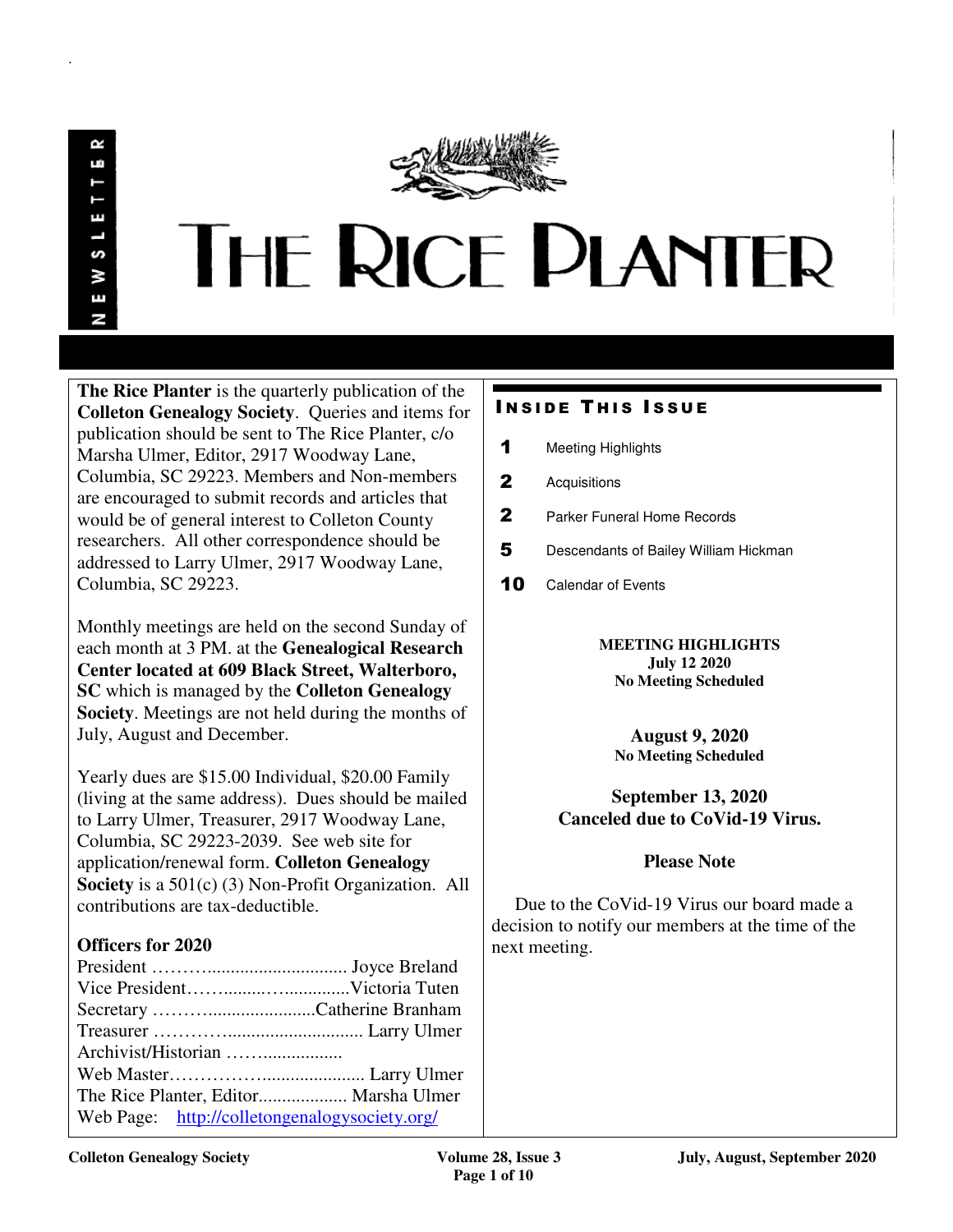#### **ACQUISITIONS**

 **DONATIONS GIVEN BY** 

.

**Five Cases of Dr. Henry Stokes Dr. Henry Stokes Research Notebooks and Misc (deceased) Books and Material** 

#### **SPECIAL THANK YOU**

**We wish to thank those members who have been going by and checking on our Research Center (closed because of CoVid-19 Virus)** 

#### **PARKER FUNERAL HOME RECORDS**

#### **Spell, Lurline Bishop**

b. Oct 9 1894 Colleton County, SC d. Jun 30 1960 Cottageville, SC bur: Williams Cemetery, Cottageville, SC Spouse: Archie C. Spell Father: Quillie Bishop b. Colleton County, SC Mother: Emma Lee Harvey b. Colleton County, SC Son: Kenneth Spell of San Francisco, CA Clyde Spell of Cottageville, SC Lloyd Spell of Cottageville, SC Albert Spell of Cottageville, SC Harvey Spell of Cottageville, SC Thomas Spell of Cottageville, SC Andrew Spell of Cottageville, SC Dau: Mrs. Thomas Black of Charleston, SC Mrs. Delman Harvey of Chelsea, Mass Mrs. Bob Bair of Charleston, SC Bro: Melvin Bishop of Johnsonville…..Flllll John Bishop of Albany, GA Marion Bishop of Jacksonville, FL Heyward Bishop of Cottageville, SC Sis: Mrs. Quillie Oldstien of Earnhardt, SC 11 Grandchildren

**Spell, William Robert**  b. Feb 8, 1883 Colleton, SC d. Jul 29 1960 Cottageville, SC bur: Williams Cemetery, Cottageville, SC Occ: Retired Merchant Spouse 1: Catherine DeLila Hill Spouse 2: Patty Gwendolyn Addison Father: Henry S. Spell b. Colleton, SC Mother: Elizabeth Hoff b. Colleton, SC Son: W. W. Spell of Cottageville, SC Dau: Mrs Wyman Breland of Cottageville, SC Mrs. N.C. Still of Walterboro, SC Bro: Ernest D. Spell of Cottageville, SC Thomas A. Spell of Cottageville, SC S. B. Spell of Orangeburg, SC 5 Grandchildren

#### **PARKER FUNERAL HOME RECORDS cont'**

#### **Spivey, Infant Son**

b. Aug 14 1905 Colleton County Hospital, Colleton County, SC d. Aug 14 1960 Colleton County Hospital, Colleton Co, SC bur: Pleasant Grove Baptist Church Cemetery Father: Floyd H. Spivey b. Tabor City, NC Mother: Barbara Ann Langdale b. Walterboro, SC Sis: Deborah Gene Spivey Pamela Kay Spivey Paternal Grandparents: M/M A. B. Spivey of Tabor City, NC Maternal Grandparents: M/M K. M. Langdale of Virginia

## **Stahl, Henry**

b. Jan 15 1904 Frankfort, Germany d. Jun 19 1960 Colleton County, Colleton Co, SC bur: Greenwood Cemetery Spouse: Rosa Stahl Father: Henry Spivey b. Germany Mother: Rosa Stahl b. Germany

#### **Stanfield, Cora Hiawatha Harrison**

b: Dec 28 1886 Bamberg County, SC d. Oct 16 1960 Colleton County Hospital, Colleton Co, SC bur: Grace Advent Christian Church Cemetery Spouse: George Oliver Stanfield Father: Lawton Harrison b. Bamberg, SC Mother: Lizzie Hickman b. Colleton County, SC Son: Heyward Stanfield of Round O, SC Harry Stanfield of Round O, SC Marion Stanfield of Walterboro, SC Dau: Mrs. Vivian Bazzle of Walterboro, SC Mrs. Andrew Barwick of Walterboro, SC Mrs. Johnnie Caddin of Ravenel, SC Mrs. Coleman Byrd of Round O, SC Sis: Mrs. M. F. Bootle of N. Charleston, SC 43 Grandchildren and 44 Great Grandchildren

#### **Stanfield, Eugene William.**

b. Jul 7 1899 Colleton County, SC d. Aug 05 1960 Colleton County, SC bur: Sandy Dam Methodist Church Cemetery Occ: Retired Farmer 1 st Spouse: Sarah Bunton 2 nd Spouse: Essie Craven Father: William Stanfield b. Colleton County, SC Mother: Rosa Crosby b. Colleton County, SC Son: Edgar Stanfield of Columbia, SC Sgt William T. Stanfield of Massachusetts Hubert A. Stanfield of Walterboro, SC Dau: Mrs. Rosa Lee Bennett of Walterboro, SC Son by 2<sup>nd</sup> Marriage: Tommy Stanfield Dau by 2nd Marriage: Helen Elizabeth and Linda Stanfield: Bro: Jimmy Stanfield of Waycross, GA Eddie Lee Stanfield of New Orleans, LA 11 Grandchildren and 2 Great Grandchildren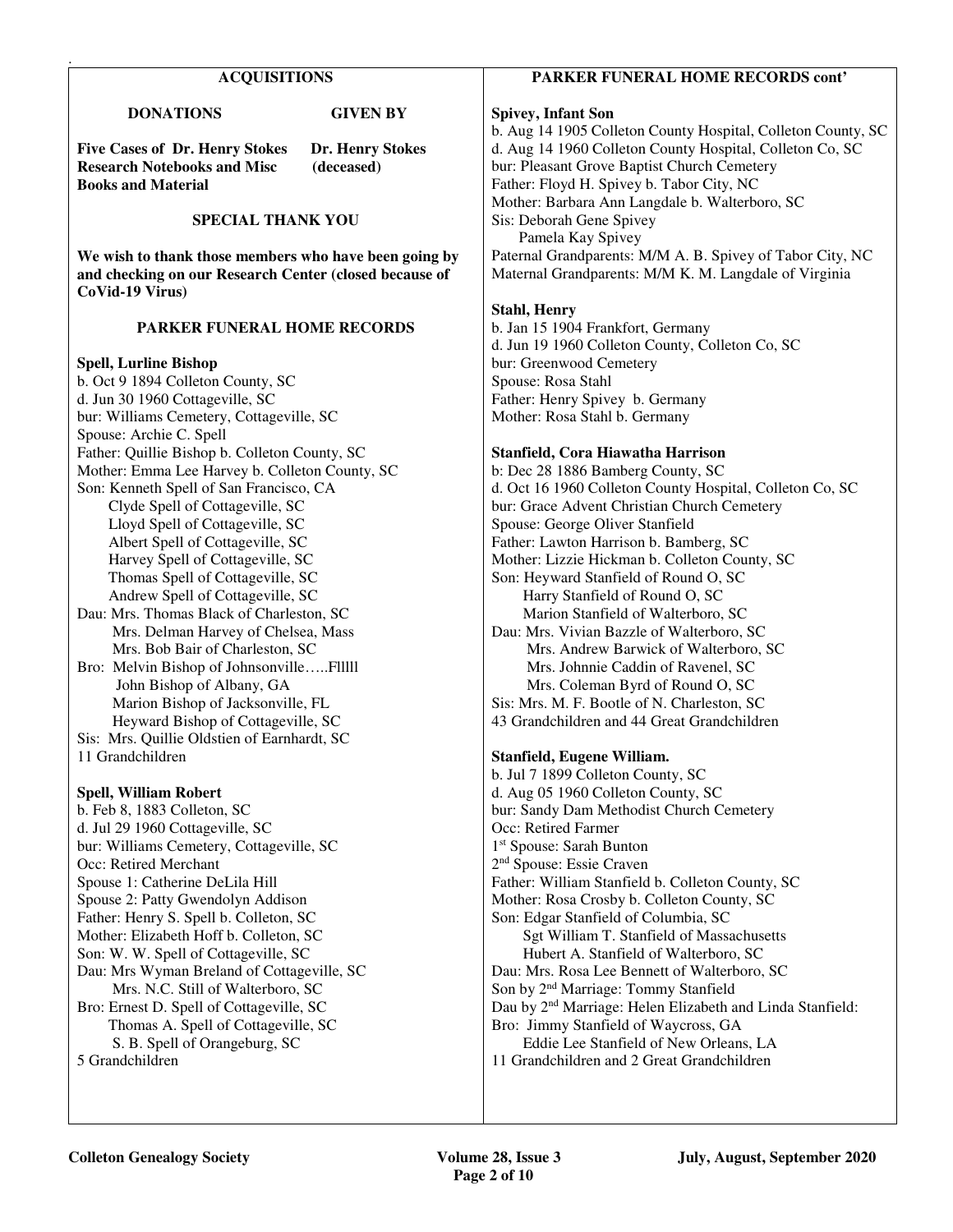| <b>PARKER FUNERAL HOME RECORDS cont'</b>                            | <b>PARKER FUNERAL HOME RECORDS cont'</b>                         |
|---------------------------------------------------------------------|------------------------------------------------------------------|
| <b>Strickland, Lillie Nora</b>                                      | Ulmer, James (Jimmie) Breland                                    |
| b. May 20 1880 Smoaks, SC                                           | b. Sep 07 1885 Ruffin, SC                                        |
| d. Jan 27 1960 Smoaks, SC                                           | d. May 08 1960 Colleton County, SC                               |
| bur; Williams Cemetery                                              | bur: Tabor Methodist Church Cemetery                             |
| Father: Paul W. Strickland b. Smoaks, SC                            | Occ: Farmer                                                      |
| Mother: Mary Smith b. Smoaks, SC                                    | Spouse: Della Cora Crosby                                        |
| Bro: John Gilmore Strickland of Smoaks, SC                          | Father: Capers A. Ulmer b. Colleton County, SC                   |
| Sis: Mrs. J. C. Kinsey Sr Crof Williams, SC                         | Mother: Emily Hudson b. Colleton County, SC                      |
|                                                                     | Son: J. B Ulmer Jr. of James Island, SC                          |
| <b>Thomas, Effie Jones</b>                                          | Kenneth G. Ulmer of Walterboro, SC                               |
| b. Feb 17 1876 Ashton, SC                                           | George Donald Ulmer of Orangeburg, SC                            |
| d. Mar 13 1960 Charleston, SC                                       | S/Sgt Edward Douglas Ulmer of Otis AFB, Mass                     |
| bur: Cross Swamp Methodist Church Cemetery:                         | Marshall Allen Ulmer of Ruffin, SC                               |
| Spouse: F. M. Thomas                                                | Dau: Mrs. Dewey B. Welch of Charleston, SC                       |
| Father: William Newton Jones b. Colleton County, SC                 | Mrs. H. T. Rentz of Charleston, SC                               |
| Mother: Annie Miley b. Colleton County, SC                          | Mrs. James Clark of Charleston, SC                               |
| Stepson: C. R. Thomas of Ruffin, SC                                 | Mrs. Heyward Walker of Ruffin, SC                                |
| Stepdau: Mrs. J. M. Sprous of N. Charleston, SC                     | Son: M. W. Ulmer of Ruffin, SC                                   |
| Miss Gertrude Thomas of West Columbia, SC                           | W. H, Ulmer of Ruffin, SC                                        |
|                                                                     | 15 Grandchildren and 1 Great Grandchild                          |
| <b>Thompson, Ralph Benjamin</b>                                     |                                                                  |
| b. Nov 23 1901 Williston, SC                                        | <b>Utsey, Lottie Padgett</b>                                     |
| d: Oct 04 1960 Colleton County Hospital, Colleton County, SC        | b. Nov 25 1898 Colleton County, SC                               |
| bur: Live Oak Cemetery                                              | d. Apr 28 1960 Medical University, Charleston, SC                |
| Occ: Auto Mechanic                                                  | bur: Live Oak Cemetery, Walterboro, SC                           |
| Spouse: Marguerite Gramling                                         | Father: James A. Padgett                                         |
| Father: Robert G. Thompson b. Colleton County, SC                   | Mother: Mary Harrison                                            |
| Mother: Geneva Sauls b. Colleton County, SC                         | Son: Arthur C. Utsey of Round O, SC                              |
| Grandson: Jamie Martin of Mullins, SC                               | Dau: Mrs. Carson Kiser of Round O, SC                            |
| Bro: H. M. Thompson of Akron, Ohio                                  | Sis: Mrs. Wesley Seigler of Round O, SC                          |
| G. G. Thompson of Columbia, SC                                      | Mrs. M O. Hiott of Miami, FL                                     |
| H. R. Thompson of Walterboro, SC                                    | 4 Grandchildren                                                  |
| R. G. Thompson of Walterboro, SC                                    |                                                                  |
| M. E. Thompson of Walterboro, SC<br>J. M. Thompson of Amherst, Mass | <b>Weeks, Phillip Mert</b><br>b. Oct 03 1876 Colleton County, SC |
| Sis: Mrs. W. R. Sojourner of Savannah, GA                           | d. Apr 24 1960 Colleton County, SC                               |
| Mrs. G. E. Guilford of Walterboro, SC                               | bur: Live Oak Cemetery                                           |
| Mrs. J. E. Smith of New Ellenton, SC                                | Occ: Retired Farmer and Carpenter                                |
|                                                                     | Spouse: Hattie Fender                                            |
| Ulmer, Tulious Edward Jr.                                           | Father: Rev. John S. Weeks b Colleton County, SC                 |
| b. Nov 21 1916 Varnville, SC                                        | Mother: Sarah Hiott b. Colleton County, SC                       |
| d. Nov 02 1960 Walterboro, SC                                       | Dau: Mrs. P. J. Berry of Walterboro, SC                          |
| bur: Sand Hill Cemetery (near Varnville, SC)                        | 1 Grandson.                                                      |
| Occ: Employed Edisto Lumber Company                                 |                                                                  |
| Spouse: Oleta Rehmes                                                |                                                                  |
| Father: T. C. Ulmer                                                 | Wiggins, Sylvia Ann                                              |
| Mother: Bessie Mixson                                               | b. May 15 1960 Colleton County Hospital, Colleton Co, SC         |
| Dau: Linda Carroll Ulmer (age 9)                                    | d. May 20 1960 Colleton County Hospital, Colleton Co, SC         |
| Bro: O. A. Ulmer of Tampa, FL                                       | bur: Peniel Baptist Church Cemetery                              |
| J. H. Ulmer of Palm Harbor, FL                                      | Father: Charles L. Wiggins b: Colleton County, SC                |
| C. P. Ulmer of Varnville, SC                                        | Mother: Rumell Marsh b: Colleton County, SC                      |
| E. H. Ulmer of Varnville, SC                                        | Bro: Charles Kenneth Wiggins (13 Years old)                      |
| Sis: Mrs. Dan E. Crosby of Walterboro, SC                           | Eisenhower Wiggins (5 years)                                     |
| Mrs. Atticus Mixson of Yemassee, SC                                 | Sis: Mary Magdeline Wiggins (10 years)                           |
| Mrs. C. B. Shaw of Hepizibah, GA                                    | Sella Mae Wiggins (7 years)                                      |
| Mrs. H. P. Shaw of Augusta, GA                                      |                                                                  |
| Mrs. Wyman Mixson of Early Branch, SC                               |                                                                  |
|                                                                     |                                                                  |

.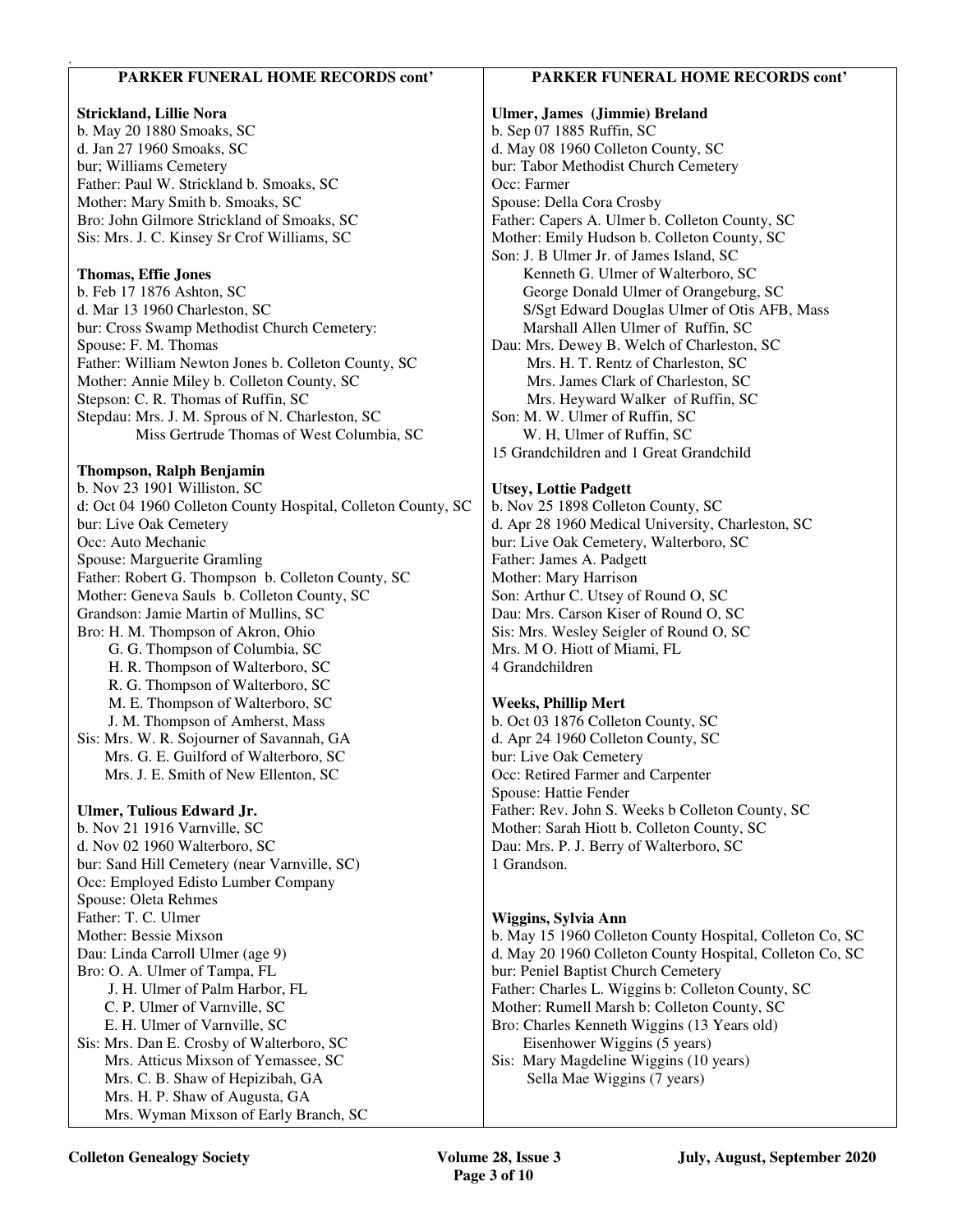## **PARKER FUNERAL HOME RECORDS cont'**

#### **Wilson, Capers W.**

.

b: Dec 04 1889 Colleton County, SC d: Jul 09 1960: VA Hospital, Lake City, FL bur: Black Creek Baptist Church Cemetery Occ: Veteran Father: Parker Wilson b. Colleton County, SC Mother: Mary Cantey. b. Colleton County, SC, Son: William C. Wilson Jr of Tallahassee, FL. Bro: E. C. Wilson of Hendersonville Sis: Mrs. Mills Hicks Sr. Of Ashville, NC Mrs. T. S. Pettiway of Wilmington, NC

#### **Wilson Woodrow K.**

b: Apr 20 1940 Huntington, WV d: Sep 06 1960 12.8 mi south of Jacksonboro Occ::US Navy – Aboard US Proteus Father: Woodrow Wilson Mother: Genevieve

#### **Wood, Berkley Clifford**

b. Sep 20 1908 Walterboro, SC d: Jul 10 1960 Colleton County Hospital, Colleton Co, SC bur: Live Oak Cemetery Occ: Merchant Spouse: Hilda Hickman Father: Clifford Wood b. Summerville, SC Mother: Maggie Smith b: Colleton County, SC Son: Donald Anthony Wood of Green Pond, SC Richard Berkley Wood b. Green Pond, SC Sis: Mrs. Dola Robertson of Walterboro, SC Mrs. Edith Robertson of Smoaks, SC Miss Kate Wood of Charleston, SC

### **Ackerman, Alvah Justin**

b: Jul 01 1901 Cottageville, SC d. Jun 05 1961 Charleston, SC bur: Jacques Cemetery Occ: Carpenter and Farmer Spouse: Lisher Jacques Father: Lawrence Boswell Ackerman b. Cottageville, SC Mother: Ophelia Thackston b. Laurens County, SC Son: Alvah Francis Ackerman of Charleston, SC Lawrence M. Ackerman of Holly Hill, SC James A. Ackerman of Florence, SC L. Sherrill Ackerman of Cottageville, SC Dau: Mrs. Sam Snelgrove of Orlando, FL Miss Mary E. Ackerman of Charleston, SC Mrs. T. M. Reeves, III of Cottageville, SC Miss Bessie O. Ackerman of Cottageville, SC Bro: Kenneth L. Ackerman of Cottageville, SC Harris R. Ackerman of Cottageville, SC Sis: Miss Shiela Ackerman of Cottageville, SC 3 Grandchildren

#### **PARKER FUNERAL HOME RECORDS cont'**

#### **Ackerman, Florence Cornelia Rhode**  b: Jun 22 1885 Colleton County, SC d: Feb 13 1961 Colleton County Hospital, Colleton Co, SC bur: Ackerman Cemetery Spouse: Thomas Rogers Ackerman Jr Father: John Rhode Mother: Harriett Elizabeth Dandridge b. Colleton County, SC Son: Phillip B. Ackerman of Johns Island, SC Thomas Ackerman of Cottageville, SC Forrest Ackerman of Cottageville, SC. Dau: Mrs. Phillips Jacques of Charleston Heights, SC Mrs. Gerald Ward of James Island, SC Mrs. Grady McMillan of Jericho, SC Mrs. Albert Spell of Cottageville, SC Mrs. Eddie Butler of Johns Island, SC Bro: W. B. Rhode of Summerville, SC Sis: Mrs. Henry Dandridge of Charleston, SC 15 Grandchildren

#### **Adams, Asberry**

b: Oct 17 1898 Cottageville, SC d: Oct 24 1962 Georgia Baptist Hospital bur: Cottageville Cemetery Occ: Retired Charleston Naval Shipyard Spouse: Wilhelmina Adams Father: Richard Adams b. Colleton County, S Mother: Mamie Willis b. Colleton County, SC Dau: Mrs. L. A McLaughlin of West Point, GA

## **Adams. John Godley**

b: Feb 02 1869 Cottageville, SC d: May 16 1961 bur: Pleasant Grove Baptist Church Cemetery Occ: Retired Farmer Spouse: Sarah Caroline Thomas Father: Jimmy Adams b. Cottageville, SC Mother: Margaret Larisey b. Mashawville, SC Son: Jay G. Adams of Walterboro, SC Dau: Mrs. W. O. Koger of Round O, SC Mrs. Henry Holt of Charleston, SC 8 Grandchildren and 4 Great Grandchildren

#### **Adams, Mary Martha**

b: Aug 24 1921 Cottageville, SC d: Mar 02 1961 Colleton County Hospital, Colleton Co, SC bur: Rehobeth Methodist Church Cemetery Father: Heyward Adams b. Cottageville, SC Mother: Ida Ackerman b. Cottageville, SC Bro: William Arthur Adams of Cottageville, SC Ellison Adams of Charleston, SC James Adams of Yemassee, SC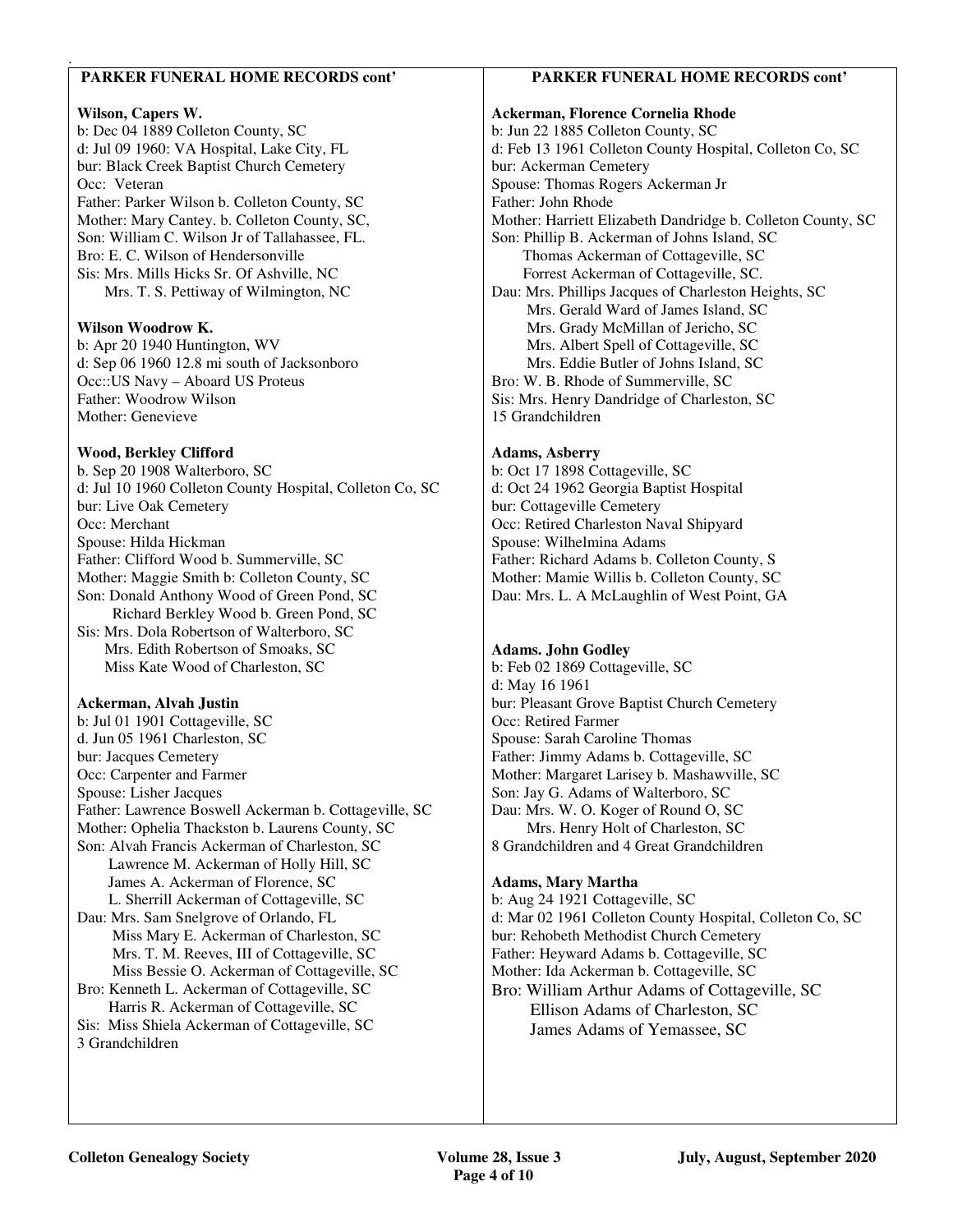#### **DESCENDANTS OF BAILEY WILLIAM HICKMAN Generation Four cont'**

187. **Annie Belle Smoke**, born September 08 1918/19 in Hot Spring Co, Ark, died November 24 2001 in Hot Springs, Ark buried in Magnet Cove Cemetery, Magnet Cove, Hot Spring Co, Ark. She married **Norval A. L. Rodgers**, July 18 1936, born July 24 1919 (son of **Henry Terry Rodgers** and **Leoma Trussell**), died November 16 1985, military PFC Veteran World War II United States Army, buried in Magnet Cove Cemetery, Magnet Cove, Hot Spring Co, Ark

*Children:*

567 i. Wayne Rodgers.

568 ii. Phillip Rodgers.

196. **Rudolph "Rudy" Hughes**, born September 16 1925, died April 05 2002, buried in Hillcrest Memorial Park, Augusta, Richmond Co, GA. He married **Mary Jo Unknown**.

*Children:*

.

569 i. Bonnie Jean Hughes.

- 197. **Bernard Monroe Hughes**, born July 07 1928, died December 07 2007, buried in West View Cemetery, Augusta, Richmond Co, GA. He married **Mildred Griner**, born in Augusta, Richmond Co, GA. *Children:*
	- 570 i. Betty Jean Hughes, born February 25 1955 in Augusta, Richmond Co, GA, died February 25 1955 in Augusta, Richmond Co, GA, buried in West View Cemetery, Augusta, Richmond Co, GA.
- 201. **Ada Irene Taylor**, born August 03 1911, died February 12 1979, buried in South End Cemetery, Bamberg, Bamberg Co, SC. She married **Thomas Black Rutland Sr**, born October 29 1910 (son of **Oscar Boyd Rutland** and **Emma Kirkland**), died April 10 1966, buried in South End Cemetery, Bamberg, Bamberg Co, SC.

*Children:* 

- 571 i. Dorothy T. Rutland, born March 08 1928, died Oct 02 1929, buried in Carter's Ford Baptist Church, Lodge, SC.
- 572 ii. Thomas Black Rutland Jr, born September 27 1931, died April 12 2004, buried in Sunset Memory Gardens, Graniteville, Aiken Co, SC. He married Thelma New (daughter of Willie Oscar New and Ethel Adell Cunningham).
- 203. **George Elbert Taylor Sr**, born September 02 1919 in Colleton Co, SC, died September 07 1978 in Charleston Hospital, Charleston, SC, buried in South End Cemetery, Bamberg, Bamberg Co, SC, military Veteran of World War II. He married **Eva Mae Gantt**, August 03 1945, born January 17 1928, died May 07 2011 in Providence Hospital, Columbia, SC, buried in South End Cemetery, Bamberg, Bamberg Co, SC.

*Children:*

- 573 i. George Elbert Taylor Jr, born April 23 1948. He married Eva "Eloise" Linder, December 16 1967, born May 31 1949 (daughter of Jacob Melvin "Jake" Linder and Eva Mae Douglas). .
- 205. **Bertha Lou Hughes**, born February 02 1920 in Bamberg Co SC, died November 14 1990. She married (1) **David Simpson Rutland**, born August 28 1916 (son of **Oscar Boyd Rutland** and **Emma Kirkland**), died October 30 1991 in Virginia.

#### *Children:*

- 574 i. Oscar Boyd Rutland, born January 14 1935.<br>575 ii. Heyward Govan Rutland, born January 27 1
- ii. Heyward Govan Rutland, born January 27 1938 in Bamberg Co, SC.
- 576 iii. David Earl Rutland, born February 29 1940 in Bamberg Co, SC.
- 577 iv. Emma Irene Rutland, born December 20 1938, died December 20 1938, buried in South End Cemetery, Bamberg, Bamberg Co, SC.
- 578 v. Ella Ernestine Rutland, born July 09 1941 in Bamberg Co, SC.
- 579 vi. Melva Rae Rutland, born October 17 1942 in Bamberg Co, SC.

 She married (2) **Dewey E. Jones**, born November 16 1906, died September 24 1994, buried in South End Cemetery, Bamberg, Bamberg Co, SC.

- 206. **Ruth Relarster Hughes**, born March 29 1921, died March 21 1992. She married (1) **Albert Reeves**. *Children:*
	- 580 i. Dorothy Adeline Reeves, born June 06 1937, died Jan 2000.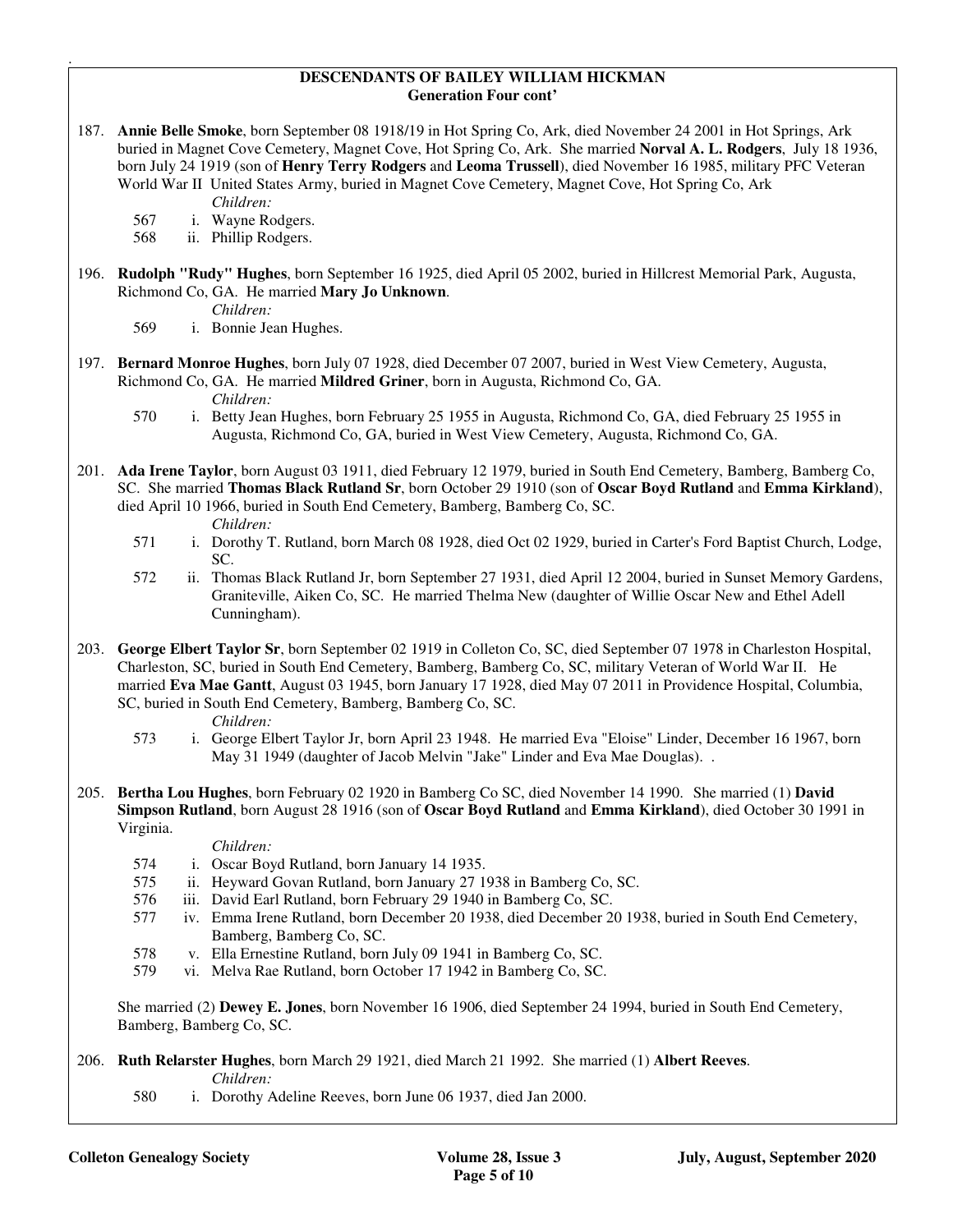She married (2) **John Elliott Brinson**, born October 22 1927, died August 05 1992.

- 207. **David William Hughes**, born December 16 1922, died February of 1999. He married **Grace Smoak**. *Children:*
	- 581 i. Charles William Hughes, born August 31 1946 in Bamberg Co, SC, died February of 2009, buried in Memorial Park Cemetery, Orangeburg, SC, military United States Navy Veteran of Vietnam War, occupation Retired Mechanic. He married Susan W. Hughes.
	- 582 ii. Zandra Hughes, died before Feb 2009. She married Unknown Wilkes.
	- 583 iii. Paul "Edward" Hughes, died before Feb 2009.
	- 584 iv. Franklin B. Hughes.
	- 585 v. Jimmy D. Hughes.

.

- 586 vi. Ronda Hughes. She married Richard "Ricky" Bouchette.
- 587 vii. Vernon Hughes, died before Feb 2009.
- 220. **Myrtle Lee Hutson**, born July 29 1940 in Bamberg Co, SC, died March 30 2004 in Eastover, Richland Co, SC, buried in Good Hope Baptist Cemetery, Eastover, Richland Co, SC. She married **Billy Wayne Miller**, October of 1962 in Richland Co, SC, born July 03 1936 in Batesburg, SC, died September 05 2017 in Eastover, Richland Co, SC, buried in Good Hope Baptist Cemetery, Eastover, Richland Co, SC. **Billy**: Son of Flora Miller.

*Children:*

- 588 i. Debbie Miller. She married Russell Grice, December of 1988 in Richland Co, SC.
- 589 ii. Linda Miller. She married Edward "Eddie" Taylor, December of 1987 in Richland Co, SC.<br>590 iii. Brenda Miller. She married Gazel Szoke. June of 1993 in Richland Co, SC.
- iii. Brenda Miller. She married Gazel Szoke, June of 1993 in Richland Co, SC.
- 225. **Beulah Hickman**, born September 12 1895 in Walterboro, Colleton Co, SC, died April 23 1991 in Hendersonville, NC, occupation Former Office Manager of Palmetto Paper Company, buried in Christ Episcopal Church, Adams Run, Charleston Co, SC. She married (1) **Raymond Hunter**.
	-
	- *Children:*<br>591 *i.* Raymond i. Raymond Victor Hunter Sr, born May 08 1918 in Savannah, Chatham Co, GA, died January 27 2011 in Mt Pleasant, Charleston Co, SC, buried in Christ Episcopal Church, Adams Run, Charleston Co, SC He married (1) Esther Mood Jones, March 30 1942 in Charleston Co, SC, born August 08 1917, died January 22 1997, buried in Christ Episcopal Church, Adams Run, Charleston Co, SC. He married (2) Jimmie Lou Tradlock.

 She married (2) **Herbert Jones Linder Sr**, born about 1907 (son of **Jacob Franklin Linder** and **Lula Mellard**), died May 1963 in Broward Co, FL

*Children:*

- 592 ii. Herbert Jones Linder Jr, born about 1933. He married Elmetta Fletcher.
- 226. **Gladys Hickman**, born May 20 1900, died February 13 1987, buried in Evergreen Cemetery, Beaufort, SC.She married (1) **Benjamin Paul Carden Sr**, born October 18 1902, died January 06 1925, buried in Evergreen Cemetery, Beaufort, SC. *Children:*
	- 593 i. Benjamin Paul Carden Jr, born July 13 1921 in Beaufort Co, SC, died October 22 2008 in Georgia, buried in Turner Hill Baptist Church Cemetery, Lithonia, DeKalb Co, GA, military CM2 World War II Veteran United States Navy. He married Vassie Maude Cleland, born July 20 1924 (daughter of Mercer T. Cleland and Lillian Adeline Abbott), died April 08 2005, buried in Turner Hill Baptist Church Cemetery, Lithonia, DeKalb Co, GA.

 She married (2) **Charles Fred Guilford**, born February 13 1887 in Tillman, Jasper Co, SC (son of **George Sewell Guilford** and **Jane Hore**), died June 02 1945, buried in Bluffton Cemetery, Bluffton, Beaufort Co, SC.

- *Children:*
- 594 ii. Charles Fred "Lucky" Guilford Jr, born July 23 1930, died January 10 2011. He married Frieda Christopher.
- 595 iii. Jean Guilford, born March 23 1936 in Beaufort Co, SC, died May 06 2016 in St Bernard's Medical Center, She married (1) William Ralph Bennett Sr. She married (2) Earl Batton.
- 227. **Hortense Hickman**, born August 27 1903, died June 19 1990, buried in Beaufort National Cemetery, Beaufort, SC, She married **Edwin Leonard Lomberg Jr**, born November 03 1896, died March 26 1950, buried in Beaufort National Cemetery, Beaufort, SC, military Veteran of World War I .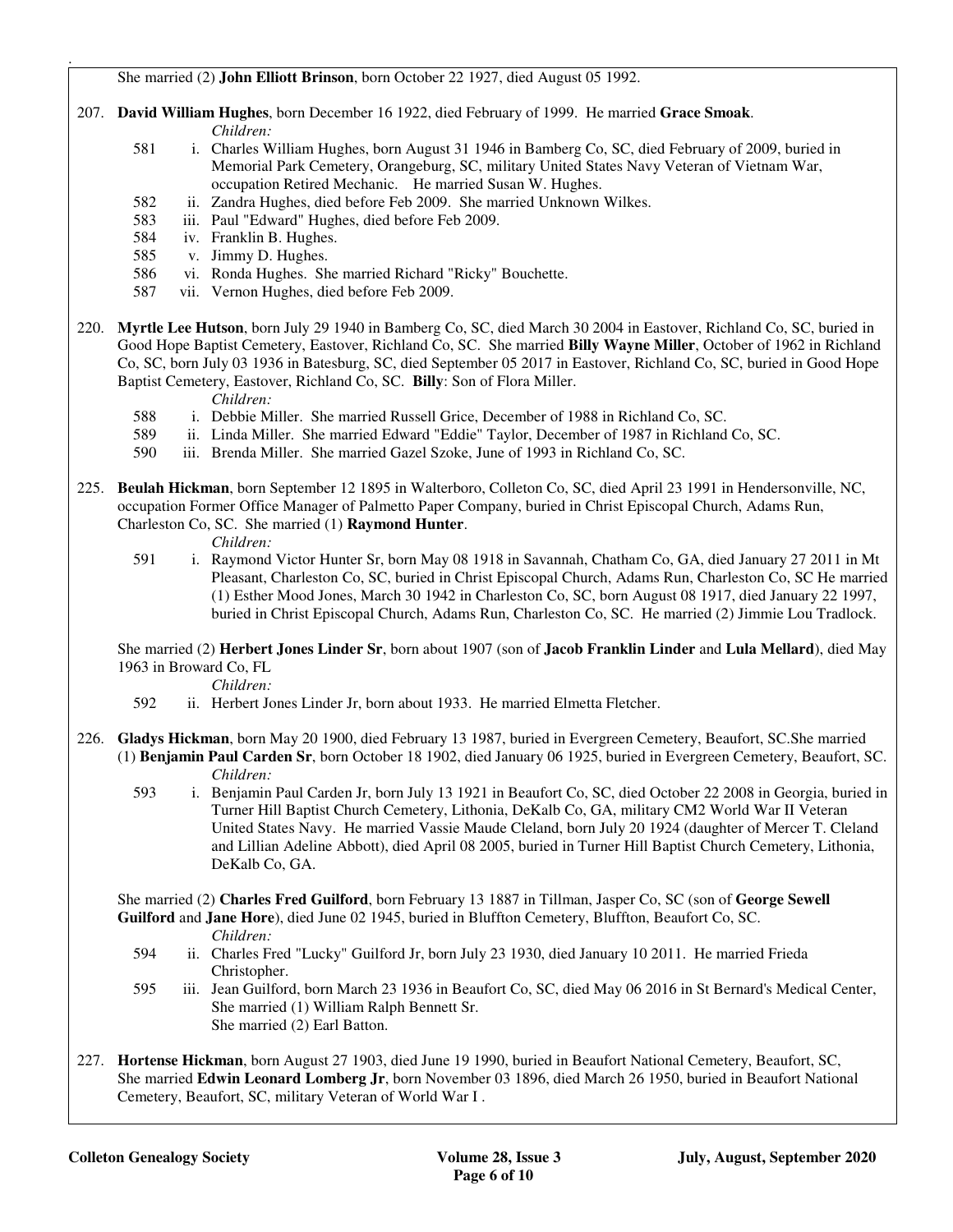*Children:*

.

- 596 i. Hortense "Jackie" Lomberg, born October 11 1924, died December 16 1965, buried in Santa Fe, New Mexico, military MSGT United States Army, buried in Santa Fe National Cemetery, Albuquerque, New Mexico. She married Wilbur David "Dannie" Connelley, born November 13 1919 (son of Marion Vincent Connelly and Mary Jane Mixson), died December 23 1997 in Albuquerque, NM, buried in Santa Fe National Cemetery, Albuquerque, New Mexico. .
- 228. **Peronneau Rivers Hickman Sr**, born November 16 1910, died May 13 1945, buried in Beaufort National Cemetery, Beaufort, SC, military SPL United States Marine Corps World War II. He married **Annie Verona Remley**, December 21 1941 in Beaufort Co, SC, born February 12 1914 in Colleton Co, SC (daughter of **Paul Kistler Remley** and **Annie Verona Carter**), died January 02 1987 in Islandton, Colleton Co, SC.

- *Children:*<br>597 *i.* Peroneau 597 i. Peroneau Rivers "Perry" Hickman Jr, born January 27 1943 in Colleton Co, SC, died February 28 2009 in Edisto Island, Colleton Co, SC, military Veteran United States Air Forve, occupation Truck Driver. He married (1) Frances Zander, divorced. He married (2) Sally Hill, November 01 1969, education Graduated Lenape Vocational Technical School Manor Township, occupation Switchboard Operator. Sally: Daughter of Mr. and Mrs. Raymond L. HIll of South Buffalo Township, Freeport. He married (3) Mary "Linda" or "Bugga" Taylor, born April 5 1950 in Charleston Co, SC (daughter of Ralph Taylor and Reva Craven), died December 13 2003 in Edisto Island, Colleton Co, SC, occupation Owner of Toomers Restuarant, Jacksonboro, SC. Mary: Married a second time to a Mr. Sineath.
- 229. **Joseph Curtis Hickman**, born October 9 1925 in Wiggins, Colleton Co, SC, died June 02 2017 in Orange Park, Clay Co, FL, military 30 years Retired United States Navy Veteran of World War II, Korea and Vietnam, occupation Hickman Properties. Joseph is survived by loving wife, Miriam T. Hickman,

He married (1) **Europi Stratos**, October 26 1951, died before 2017.

*Children:*

- 598 i. John Joseph Hickman, born December 12 1952, died June 22 1974 in Boating Accident.<br>599 ii. Jav Hickman, died before 2017.
- ii. Jay Hickman, died before 2017.
- 600 iii. Wesley Hickman.

 He married (2) **Annie Idell Teal**, December 29 1996 in Charleston Co SC, born about 1934 in North Carolina, died before 2017. **Annie**: Previously married Unknown Waggoner.

 He married (3) **Miriam Teal**, March 07 2011 in Charleston Co, SC, born about 1939 in North Carolina. **Miriam**: Previously married Unknown Smith.

230. **John Emmett Hickman**, born December 13 1927 in Wiggins, Colleton Co, SC, died April 13 2013, military 20 years Service Veteran United States Navy, buried in Carolina Memorial Park, North Charleston, SC, military Served World War II, Korean Conflict, and Vietnam, occupation Retired South Carolina Ports Authority served as Assistant Harbor Master. He married (1) **Martha Louise Wilson**, December 30 1950, died October 24 1995.

#### *Children:*

- 601 i. Martha Christianne "Chris" Hickman, born August 04 1957. She married (1) John Edwin Haas, born win. She married (2) Unknown Atwell.
- 602 ii. Jonathan Francis Hickman, born October 05 1958. He married Ginny Unknown.

He married (2) **Erma Garvin**. **Erma**:. Previously married to Mr. Beaudrot

- 231. **Marjorie "Margie" Amanda Hickman**, born April 15 1931 in Colleton Co SC. She married **James "Ellis" Brown Sr**, March 19 1955 in Bamberg, SC, born November 5 1931 in Gourdine, SC (son of **William James "Willie" Brown** and **Marian L. Langford**), died January 24 2014 in Colleton Medical Center, Walterboro, SC, buried in Live Oak Cemetery, Walterboro, Colleton Co, SC, occupation Former manager of Lightsey Bros. Laurel Spring Plantation, Green Pond, SC *Children:*
	- 603 i. Karen Louise Brown, born February 23 1961 in Charleston Co, SC. She married Brad Steven Tate, d Jun 3 1989 in Laurel Spring Plantation, Green Pond, SC, Son of Mr and Mrs James Oliver Tate of Kings Mountain, NC.
	- 604 ii. James Ellis Brown Jr, born January 9 1964 in Medical College Hospital, Charleston, SC. He married Kathryn Lynn "Kathy" Strickland, October 24 1992 in Congaree Baptist Church, St Matthews, SC. Kathryn: Daughter of Mr. and Mrs. Joe Strickland of St. Matthews, SC.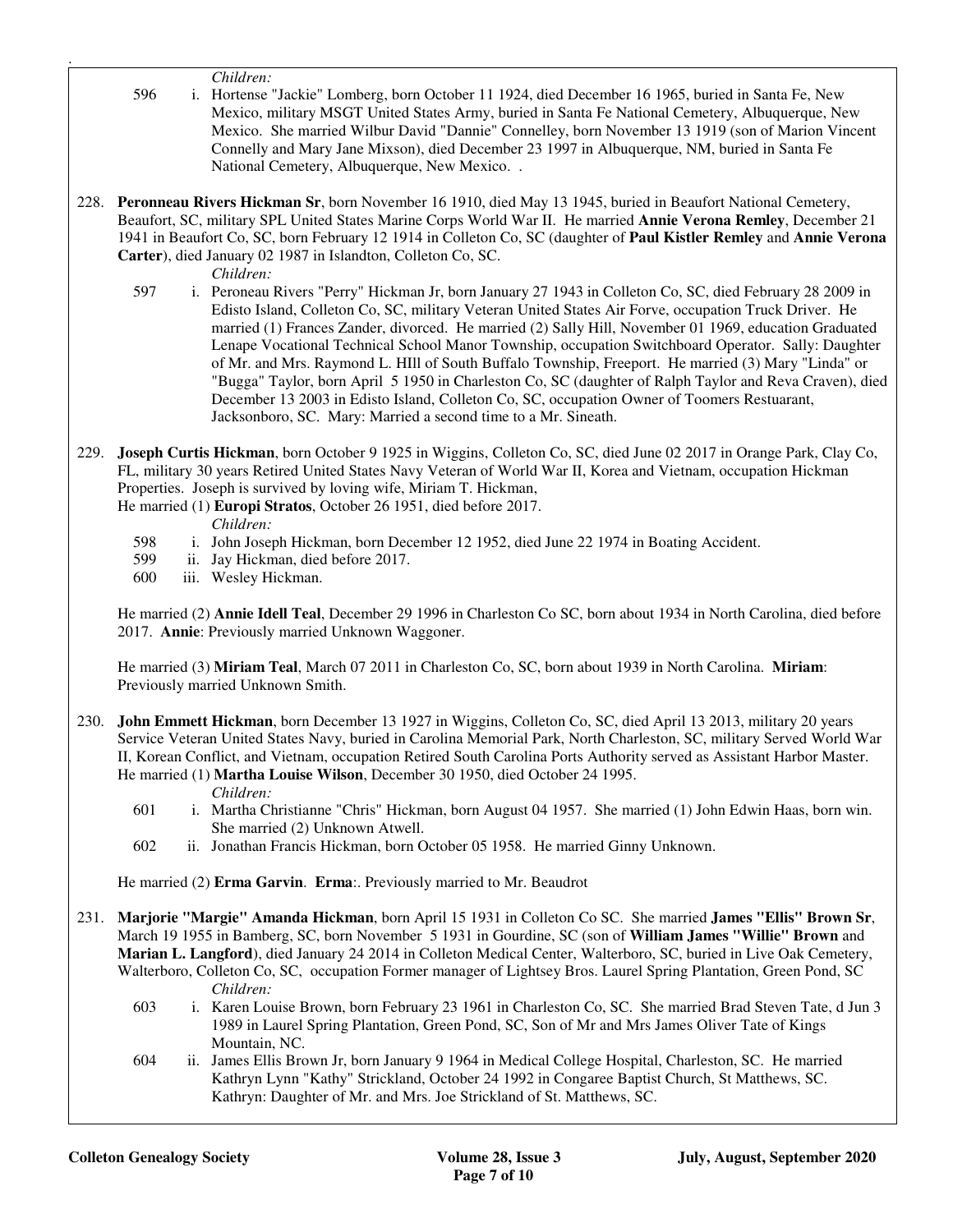605 iii. Son Brown, born February 25 1957 in Colleton Co, SC, died February 26 1957, buried in Live Oak Cemetery, Walterboro, Colleton Co, SC.

233. **Edwin Hickman Phillips**, born October 7 1935 in Charleston Co, SC, military Served in National Guard, education Attended Clemson University, education Graduated University of Georgia, Athens, GA, occupation Veterinarian. Was previously named Julius Edward Hickman. He married **Susan Lanita Ward**, born December 16 1941.

*Children:*

.

- 606 i. Amy Elizabeth Phillips, born March 21 1967.
- 607 ii. Ashley Diane Phillips, born July 24 1969.
- 608 iii. Mary Kelly Phillips, born June 13 1971.
- 234. **Harry Bernard Hooker**, born April 13 1885 in Colleton Co, SC, occupation Section Foreman for Atlantic Coast Line Railroad, died April 28 1950, buried in Magnolia Cemetery, Charleston, Charleston Co, SC. He married (1) **Addie L. Walker**, born June 11 1889 in Georgia, died March 09 1921, buried in Live Oak Cemetery, Walterboro, Colleton Co, SC. *Children:*
	- 609 i. Harry Walker Hooker, born January 07 1914, died October 07 1978, buried in St Lawrence Cemetery, Charleston, SC. He married Helen Elizabeth Sottile, born August 24 1915, died May 10 1993, buried in St Lawrence Cemetery, Charleston, SC.
	- 610 ii. Mary Elizabeth Hooker, born March 05 1916, died December 19 1974, buried in Live Oak Cemetery, Walterboro, Colleton Co, SC, occupation Registered Nurse, military Retired Lt. Commander United States Navy Veteran of World War II and Korea.

 He married (2) **Arabella B. Dunlap**, November 21 1927 in Charleston Co, SC, born June 26 1879 in Charleston Co, SC (daughter of **Henry N. Dunlap** and **Arabella H. Cox**), died September 28 1957 in Charleston Co, SC, buried in Magnolia Cemetery, Charleston, Charleston Co, SC.

236. **Janette Hooker**, born October 02 1888, died March 18 1975, buried in Greenwood Cemetery, Atlanta, Fulton Co, GA. She married **Frampton Wyman Stokes**, born January 04 1884 in Hampton Co, SC, died May 21 1945, buried in Greenwood Cemetery, Atlanta, Fulton Co, GA.

*Children:*

- 611 i. Frank Russell Stokes, born April 18 1906, died October 21 1985, buried in Crown Hill Cemetery, Albany, Dougherty Co, GA. He married Gertrude G. Unknown, born January 27 1905, died September 28 1994, buried in Crown Hill Cemetery, Albany, Dougherty Co, GA.
- 612 ii. Cecil E. Stokes, born July 14 1908, died August 12 1934, buried in Greenwood Cemetery, Atlanta, Fulton Co, GA.
- 613 iii. Heber Barnett Stokes, born November 08 1910, died June 26 1968, buried in Greenwood Cemetery, Atlanta, Fulton Co, GA. He married Mary Parr, born February 07 1913 (daughter of Calvin S. Parr and Fannie Elizabeth Buck), died August 12 2001, buried in Greenwood Cemetery, Atlanta, Fulton Co, GA.
- 614 iv. Vera Ida Stokes, born April 02 1913 in Georgia, died July 20 2010. She married James Boyd Price.
- 615 v. Katherine Stokes, born about 1916 in Georgia.
- 616 vi. Harold B. Stokes, born about 1918 in Georgia.
- 617 vii. Robert Barnes Stokes, born about 1921 in Georgia, died April 20 2016 in Covington, GA, military Veteran United States Navy World War II, occupation Retired Atlanta Fire Department, occupation Ivan Allen Company as Lead Stationary and Delivery Dept., buried in Westview Cemetery, Atlanta, Fulton Co, GA. He married Sara Humphries, born 1921 (daughter of James Chester Humphries and Nettie Rich Crumbley), died April 08 2016 in Covington, GA, occupation Secretary/Receptionist, buried in Westview Cemetery, Atlanta, Fulton Co, GA.
- 618 viii. Edward E. Stokes, born about 1928 in Florida.
- 239. **John Arnold Hooker**, born October 18 1898 in Colleton Co, SC, died December 03 1980 in Candler Hospital, Savannah, Chatham Co, Ga, occupation Retired Furniture Salesman, buried in Live Oak Cemetery, Walterboro, Colleton Co, SC *Children:*
	- 619 i. Arthur W. Hooker.
- 241. **Daisy Arita Hooker**, born March 12 1905 in Colleton Co, SC, died November 24 1992 in Raleigh, Wake Co, NC, buried in Live Oak Cemetery, Walterboro, Colleton Co, SC. She married **Arthur Bassett "Buz" Sperry**, July 31 1938, born December 07 1910 in Massachusetts, died February 17 1982 in Raleigh, Wake Co, NC. **Arthur**: Son of Rev. Paul Andrew Sperry.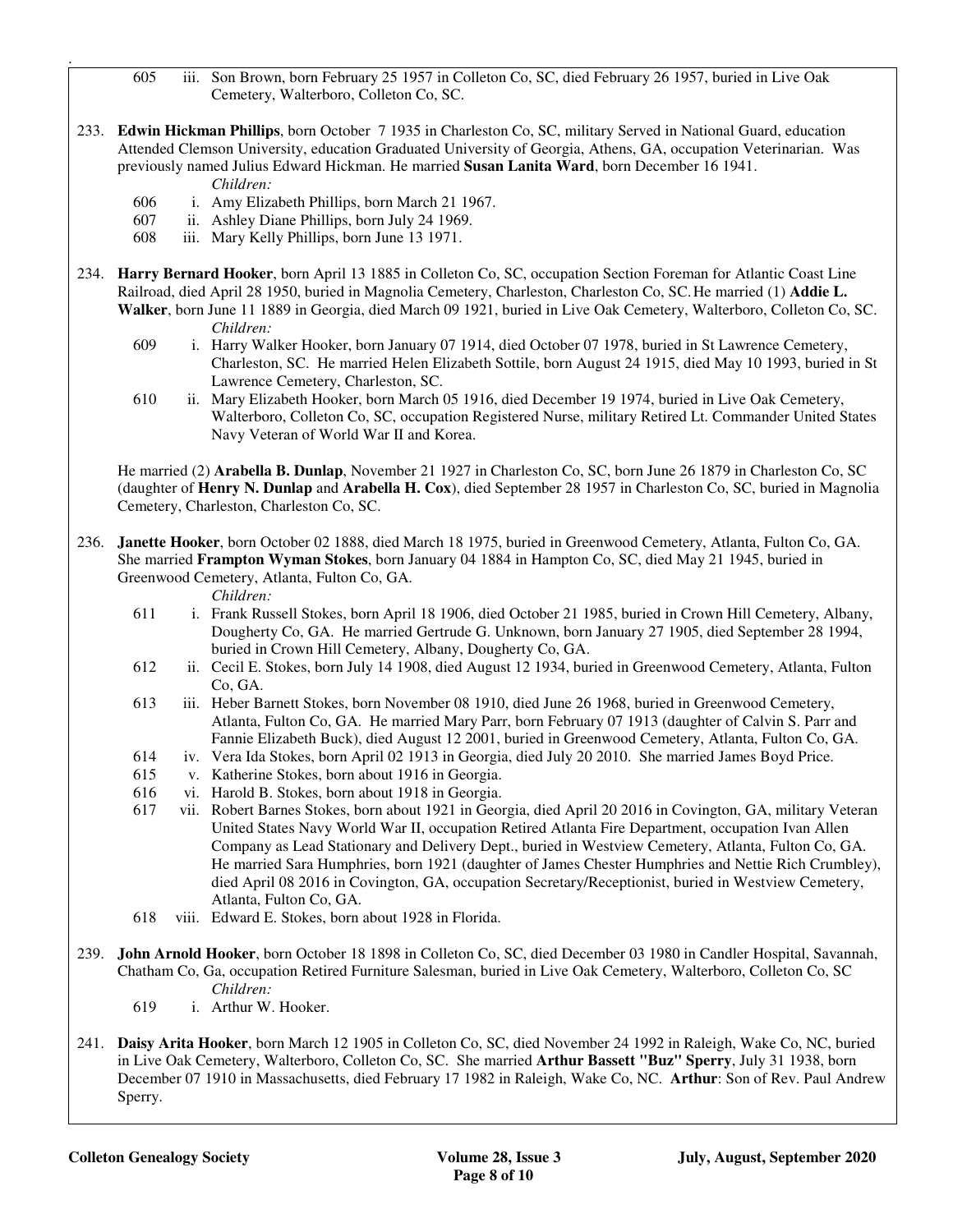- *Children:*
- 620 i. Carolyn Sperry.
- 621 ii. Arthur Sperry.

.

- 242. **Joseph Solomon Hooker Sr**, born February 01 1907 in Colleton Co, SC, died July 17 1969 in Colleton County Hospital, Walterboro, SC, buried in Live Oak Cemetery, Walterboro, Colleton Co, SC. He married **Kate Grubbs**, born May 27 1894 in Barnwell Co, SC (daughter of **William Thomas Grubbs** and **Alice McClendon**), died February 21 1969 in St Francis Hospital, Charleston, SC, buried in Live Oak Cemetery, Walterboro, Colleton Co, SC. Chi*ldren:*
	- 622 i. Joseph Solomon Hooker Jr, born July 18 1927 in South Carolina. .
	- 623 ii. Kate Hooker, born June 08 1930 in South Carolina. She married Harold Grey Till.
- 243. **Erwin "Ward" Hooker**, born January 25 1909 in Colleton Co, SC, died January 24 1990 in Walterboro, Colleton Co, SC, buried in Live Oak Cemetery, Walterboro, Colleton Co, SC. He married **Lula Willis**, August 11 1935, born July 11 1915 in Colleton Co, SC (daughter of **Paul Kistler Willis Sr** and **Pauline Knight**), died November 09 1985 in Colleton Co, SC, buried in Live Oak Cemetery, Walterboro, Colleton Co, SC.

*Children:*

- 624 i. Albert Henry Hooker, born August 18 1936 in Colleton Co, SC died November 27 2012 in Walterboro, Colleton Co, SC, buried in Live Oak Cemetery, Walterboro, Colleton Co, SC, occupation Retired after 36 yrs Timber Buyer for Westvaco. He married Ann Vaughn, August 28 1954.
- 625 ii. Paul Kisler Hooker Sr, occupation Retired from the U. S. Postal Service. He married Barbara "Ann" Maxey, July 17 1960 in Bath, SC (daughter of Ernest Wendell Maxey Sr and Hazel Hester Hiers), occupation Retired secretary with Prine's Provision Company.
- 626 iii. Erwin Ward Hooker. He married Martha Faye "Marty" Wixson, January 04 1969.
- 627 iv. Danny Willis Hooker, born December 25 1947.
- 244. **Herbert H. Hickman**, born December 29 1899 in Colleton Co, SC, died April 12 1989 in Sumter Co, SC buried in Sumter Cemetery, Sumter, Sumter Co, SC. He married **Mary "Leona" Ross**, about 1928, born October 09 1907, died March 23 1995, buried in Sumter Cemetery, Sumter, Sumter Co. SC
	- *Children:*
	- 628 i. Jack Herbert Hickman, born about 1930 in South Carolina. He married Ruth Henry.
- 245. **Mazie E. Hickman**, born October 29 1901 in South Carolina, occupation Registered Nurse, died Nov 1981 in North Carolina, buried in Oakwood Cemetery, Hickory, Catawba Co, NC. She married **Solomon B. "Sol" Mallard**, born 1898 in Georgia (son of **William Morgan Mallard** and **Samantha Winifred Elizabeth Bailey**), occupation Pharmaceutical Salesman, died 1984 in North Carolina, buried in Oakwood Cemetery, Hickory, Catawba Co, NC. *Children:*
	- 629 i. Camille E. Mallard, born about 1939 in Georgia. She married W. Ronald Gardner, occupation Medical Doctor.
- 247. **Alton Goodwin Hickman**, born September 02 1904, occupation Retired Lumber Business, died January 18 1994 in Orangeburg Co, SC. He married (1) **Louise Wylie**

*Children:*

630 i. Nancy Louise Hickman.

He married (2) **Margaret Jennings**.

- 250. **Elma Brooks Hickman**, born March 07 1915 in South Carolina, occupation Beautician, died July 17 2008 in Macon, Bibb Co, Ga. As of 1930 Census Mildred, Elma, Lena, Clariece Hickman were all living in the Charleston Orphan House in Charleston, Charleston City, SC. She married **Lowie Tompkins**, March 24 1940, born November 15 1912 in Georgetown Co, SC (son of **James Harley Tompkins** and **Mattie Avant**), died July 10 1955 in Memorial Hospital, Georgetown Co, SC, occupation 15 years International Paper Company, buried in Elmwood Cemetery & Annex, Georgetown, SC. *Children:*
	- 631 i. Patricia Tompkins. She married John Marson Dunaway. John: From Macon, GA.